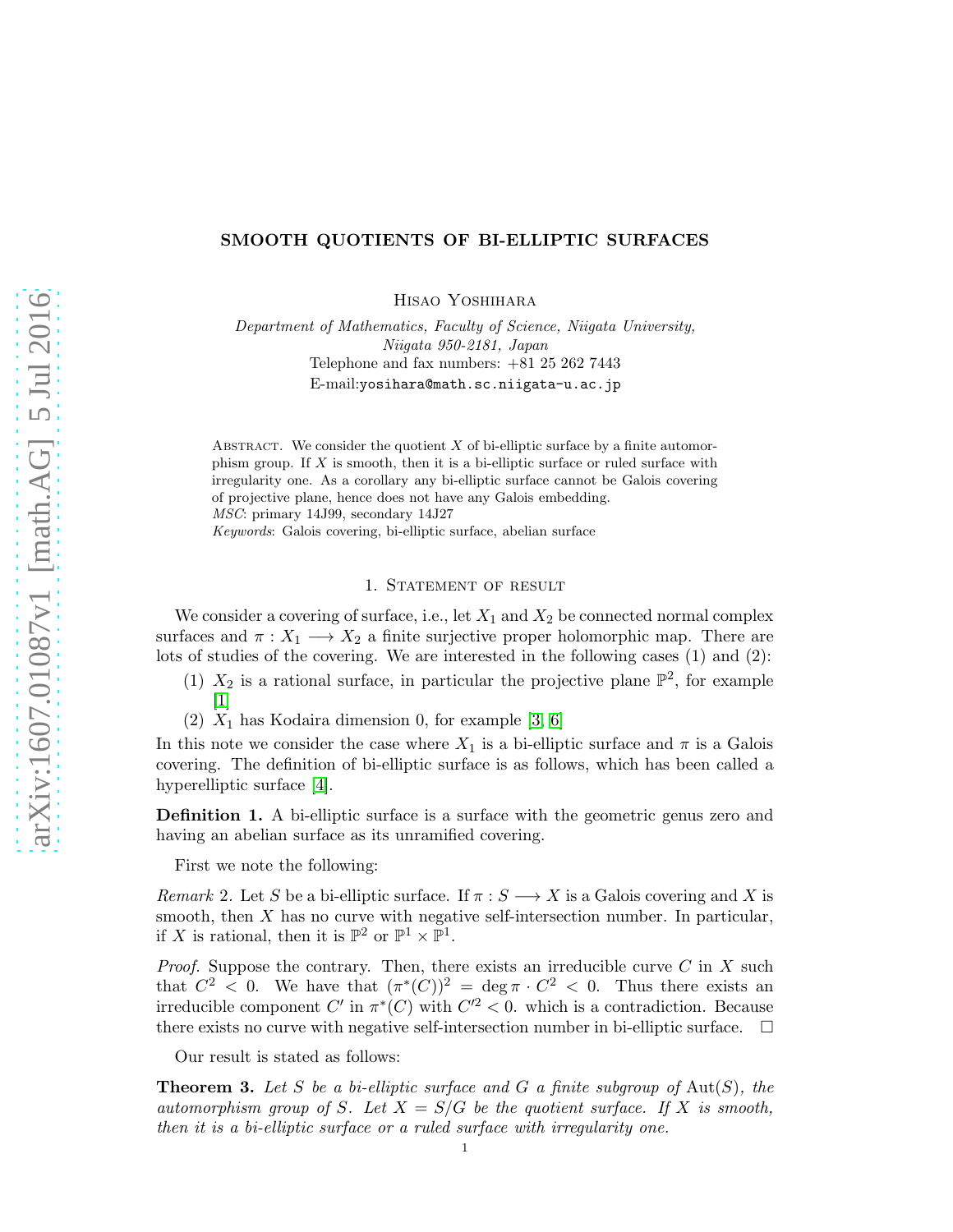#### 2 HISAO YOSHIHARA

As a corollary we have the following.

Corollary 4. Bi-elliptic surface cannot be a Galois covering of any smooth rational surface.

Miranda [\[2\]](#page-3-4) presents a construction of bi-elliptic surface as covering of rational elliptic surface. We present the other examples.

Example 5. Let A be the abelian surface with the period matrix

$$
\begin{pmatrix} 1 & 0 & \lambda & 0 \\ 0 & 1 & 0 & e_n \end{pmatrix},
$$

where  $\Im \lambda > 0$  and  $e_n = \exp(2\pi \sqrt{-1}/n)$ ,  $(n = 4, 6)$ . Let  $\sigma_i$   $(i = 1, 2)$  be the automorphism of A induced by

$$
\sigma_1 z = \begin{pmatrix} 1 & 0 \\ 0 & e_n \end{pmatrix} z + \begin{pmatrix} 1/n \\ 0 \end{pmatrix} \text{ and } \sigma_2 z = \begin{pmatrix} 1 & 0 \\ 0 & e_n \end{pmatrix} z,
$$

where  $z \in \mathbb{C}^2$ . Then  $S = A/\langle \sigma_1^m \rangle$   $(n = 2m)$  and  $X = A/\langle \sigma_1 \rangle$  are bi-elliptic surfaces. Note that  $\pi : S \longrightarrow X$  is a double covering. On the other hand, we have  $\sigma_1^m \sigma_2 = \sigma_2 \sigma_1^m$ , hence  $\sigma_2$  induces an automorphism  $\overline{\sigma}_2$  on S. It is easy to see that  $S/\langle \overline{\sigma}_2 \rangle$  is isomorphic to  $E \times \mathbb{P}^1$ , where E is an elliptic curve with the period matrix  $(1/2, \lambda).$ 

Remark 6. [\[5,](#page-3-5) Example 2.4] Let  $A_i$   $(i = 1, 2)$  be the abelian surface defined by the following period matrix:

$$
\Omega_1\;=\;\left(\begin{array}{ccc} 1 & 0 & \omega & 0 \\ 0 & 1 & 0 & \omega \end{array}\right)\text{ and }\ \Omega_2\;=\;\left(\begin{array}{ccc} 1 & 0 & (\omega-1)/3 & 0 \\ 0 & 1 & (\omega-1)/3 & \omega \end{array}\right),\text{ respectively,}
$$

where  $\omega = \exp(2\pi\sqrt{-1}/3)$ . Let  $\sigma_i$  be the automorphism of  $A_i$  defined by

$$
\sigma_1 z = \begin{pmatrix} 1 & 0 \\ 0 & \omega \end{pmatrix} z + \begin{pmatrix} (\omega + 2)/3 \\ 0 \end{pmatrix} \text{ and } \sigma_2 z = \begin{pmatrix} 1 & 0 \\ 0 & \omega \end{pmatrix} z + \begin{pmatrix} 1/3 \\ 0 \end{pmatrix}
$$

Then  $\sigma_i^3 = id$  on  $A_i$  and  $S_i = A_i / \sigma_i$  is a bi-elliptic surface. Moreover letting

$$
\tau_1 z = \begin{pmatrix} \omega & 0 \\ 0 & \omega \end{pmatrix} z \text{ and } \sigma_2 z = \begin{pmatrix} \omega & 0 \\ 0 & \omega \end{pmatrix} z + \begin{pmatrix} 2/3 \\ 0 \end{pmatrix}
$$

we see that  $\tau_i$  defines an automorphism of  $S_i$  and  $S_i/\tau_i$  turns out to be a rational surface. Note that the rational surfaces in these examples have singular points.

We have defined Galois embedding of algebraic variety and applied it to study several varieties. In particular we have shown that many abelian surfaces have Galois embeddings [\[6\]](#page-3-2). However, as a corollary of Theorem [3,](#page-0-0) we have the following.

Corollary 7. There does not exist any Galois embedding of bi-elliptic surface.

## 2. Proof

Let S be a bi-elliptic surface and  $\pi_1 : S \longrightarrow X$  a finite Galois covering. Then S can be expressed as  $\mathbb{C}^2/\Gamma_1$ , where  $\Gamma_1$  is the complex crystallographic group given in [\[4,](#page-3-3) Theorem]. Let  $A = \mathbb{C}^2/\Gamma_0$  be the abelian surface, where  $\pi_2 : A \longrightarrow S$  is an unramified covering such that  $\Gamma_0$  is the normal subgroup of  $\Gamma_1$  and  $|\Gamma_1 : \Gamma_0|$  = 2, 3, 4 or 6. Put  $n = |\Gamma_1 : \Gamma_0|$ . Let G be the finite subgroup of Aut(S) such that  $X = S/G$ . For  $g \in G$ , we let  $\widetilde{g}$  be the lift of g on the universal covering  $\mathbb{C}^2$ .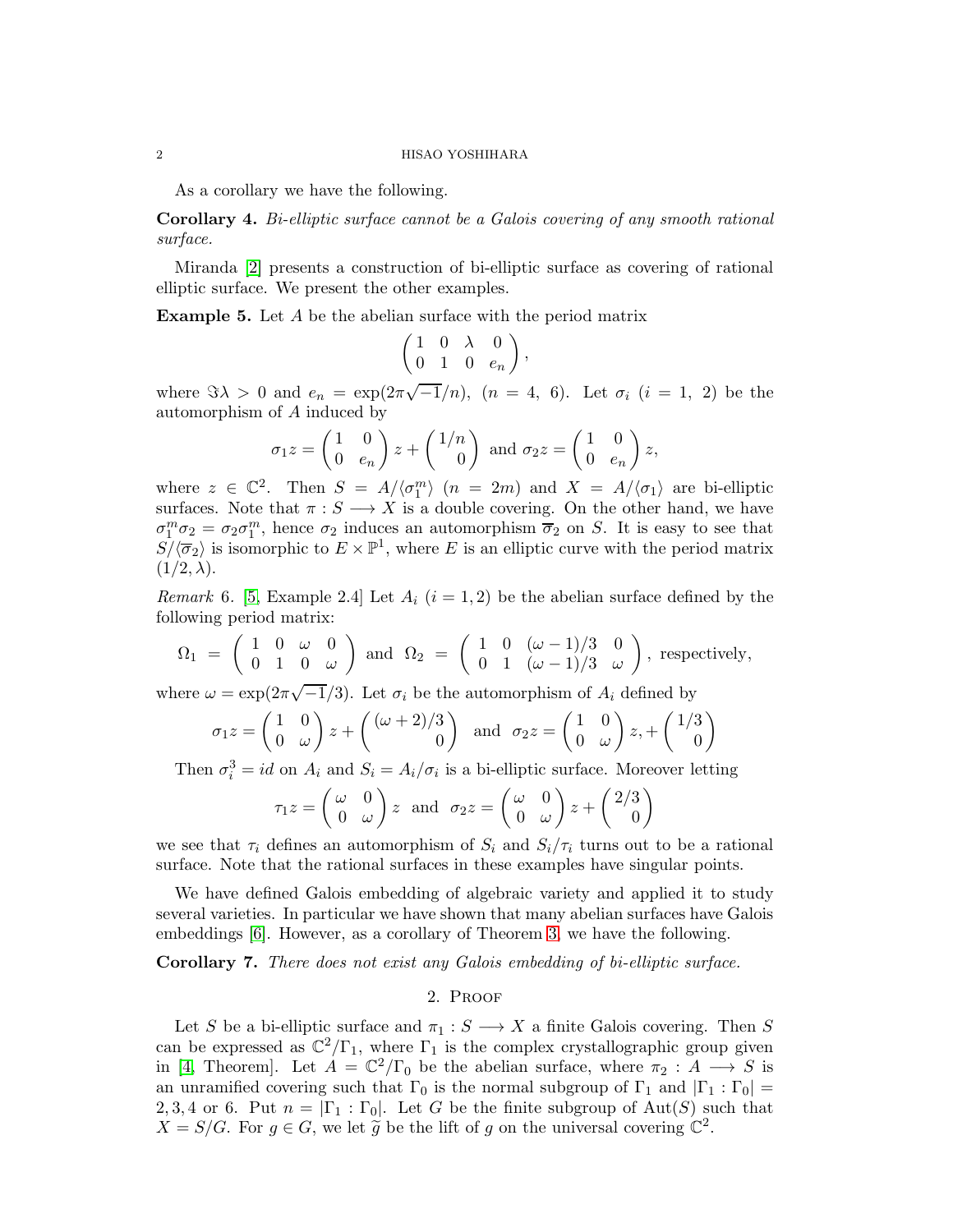Claim 8. The  $\tilde{g}$  turns out to be an affine transformation.

*Proof.* For each  $s \in \Gamma_0^n$ , there exists  $t \in \Gamma_0$  such that  $s = t^n$ . Since  $\Gamma_0 \subset \Gamma_1$  and  $\Gamma_1$ is a discrete group, we have  $u \in \Gamma_1$  such that  $\widetilde{g}t = u\widetilde{g}$ . Hence we get  $\widetilde{g}t^n = u^n\widetilde{g}$  and  $u^n \in \Gamma_0$ . This implies  $\widetilde{g}_s \equiv \widetilde{g}(\bmod \Gamma_0)$ . Let  $\mathcal{L}_0$  be the lattice defining the abelian surface  $A = \mathbb{C}^2/\Gamma_0$ . Putting  $z = {}^t(z_1, z_2) \in \mathbb{C}^2$ ,  $\widetilde{g}(z_1, z_2) = (\widetilde{g}_1(z_1, z_2), \widetilde{g}_2(z_1, z_2)),$ we have

$$
\widetilde{g}_i(z_1+\alpha_1,z_2+\alpha_2)=\widetilde{g}_i(z_1,z_2)+\beta_i,
$$

where  $i = 1, 2, t'(\alpha_1, \alpha_2) \in n\mathcal{L}_0$  and  $t'(\beta_1, \beta_2) \in \mathcal{L}_0$ . Hence we get

$$
s^* \left( \frac{\partial \widetilde{g_i}}{\partial z_j} \right) = \frac{\partial \widetilde{g_i}}{\partial z_j} \quad (i, j = 1, 2).
$$

This means  $\partial \widetilde{g}_i/\partial z_j$  is a holomorphic function on  $\mathbb{C}^2/\Gamma_0^n$ , which is also an abelian surface. Therefore  $\partial \tilde{g}_i/\partial z_j$  is a constant, i.e.,  $\tilde{g}$  is an affine transformation.  $\Box$ 

Thus  $\widetilde{g}$  has the representation  $\widetilde{g}z = M(g)z + v(g)$ , where  $z \in \mathbb{C}^2$ ,  $M(g) \in GL(2, \mathbb{C})$ and  $v(g) \in \mathbb{C}^2$ . We use this expression hereafter. Let  $\Gamma_2$  be the affine transformation group generated by  $\{\tilde{g} \mid g \in G\}$  and  $\Gamma_1$ . Then we have  $X = \mathbb{C}^2/\Gamma_2$ . Since  $\pi_1 : S \longrightarrow X$  is a Galois covering, we have  $\Gamma_0$  (resp.  $\Gamma_1$ ) is a normal subgroup of  $\Gamma_1$  (resp.  $\Gamma_2$ ) and  $\Gamma_2/\Gamma_1 \cong G$ . Let  $\Gamma_1/\Gamma_0$  be generated by  $\sigma$ . Then, we have the expression  $\tilde{\sigma}z = M(\sigma)z + v(\sigma)$ , where

$$
M(\sigma) = \begin{pmatrix} 1 & 0 \\ 0 & e_n \end{pmatrix}
$$
 and  $v(\sigma) = \begin{pmatrix} 1/n \\ 0 \end{pmatrix}$ 

Claim 9. The X has two fibrations.

.

*Proof.* Since  $\Gamma_1$  is a normal subgroup of  $\Gamma_2$ , there exists an integer r such that  $\widetilde{g}\widetilde{\sigma}\widetilde{g}^{-1}=t\widetilde{\sigma}^r$ , where  $g\in G$  and  $t\in\Gamma_0$ . This means  $M(g)M(\sigma)M(g)^{-1}=M(\sigma)^r$ , hence  $r = 1$ . Therefore we have  $M(g)M(\sigma) = M(\sigma)M(g)$ . If we put  $M(g) = \begin{pmatrix} a & b \\ c & d \end{pmatrix}$ , it is easy to see that  $M(g)$  is a diagonal matrix. Hence the lift of each element  $\gamma$  of  $\Gamma_2$  can be expressed as

$$
\widetilde{\gamma}(z) = \begin{pmatrix} \alpha_1 & 0 \\ 0 & \alpha_2 \end{pmatrix} z + \begin{pmatrix} a_1 \\ a_2 \end{pmatrix} . \tag{*}
$$

Since  $\mathcal{L}_0$  is the lattice defining the abelian surface A, we have  $\Gamma_0 = \{ \ell \mid \ell(z) = z + {}^t(b_1, b_2), \text{ where } {}^t(b_1, b_2) \in \mathcal{L}_0 \}.$ 

Put  $\Gamma_{0i} = \{ \ell_i \mid \ell_i(z_i) = z_i + b_i, \text{where } \{ (b_1, b_2) \in \mathcal{L}_0 \}.$  Referring to the list of abelian surfaces in [\[4\]](#page-3-3), we infer that  $\mathbb{C}/\Gamma_{0i}$  is an elliptic curve. Using the above representation (∗), we define

$$
\Gamma_{2i} = \{ \gamma_i \mid \gamma_i(z_i) = \alpha_i z_i + a_i, \text{where } \gamma \in \Gamma_2 \}.
$$

Then  $\Gamma_{0i}$  is a subgroup of  $\Gamma_{2i}$  with a finite index. Hence  $\Gamma_{0i}$  is a discrete subgroup and  $\mathbb{C}/\Gamma_{2i}$  is a smooth curve. Thus we have the following diagram

$$
\begin{array}{ccc}\n\mathbb{C}^2 & \xrightarrow{p_i} & \mathbb{C} \\
\pi & & \\
X = \mathbb{C}^2/\Gamma_2 & \xrightarrow{\bar{p_i}} & C_i = \mathbb{C}/\Gamma_{2i}\n\end{array},
$$